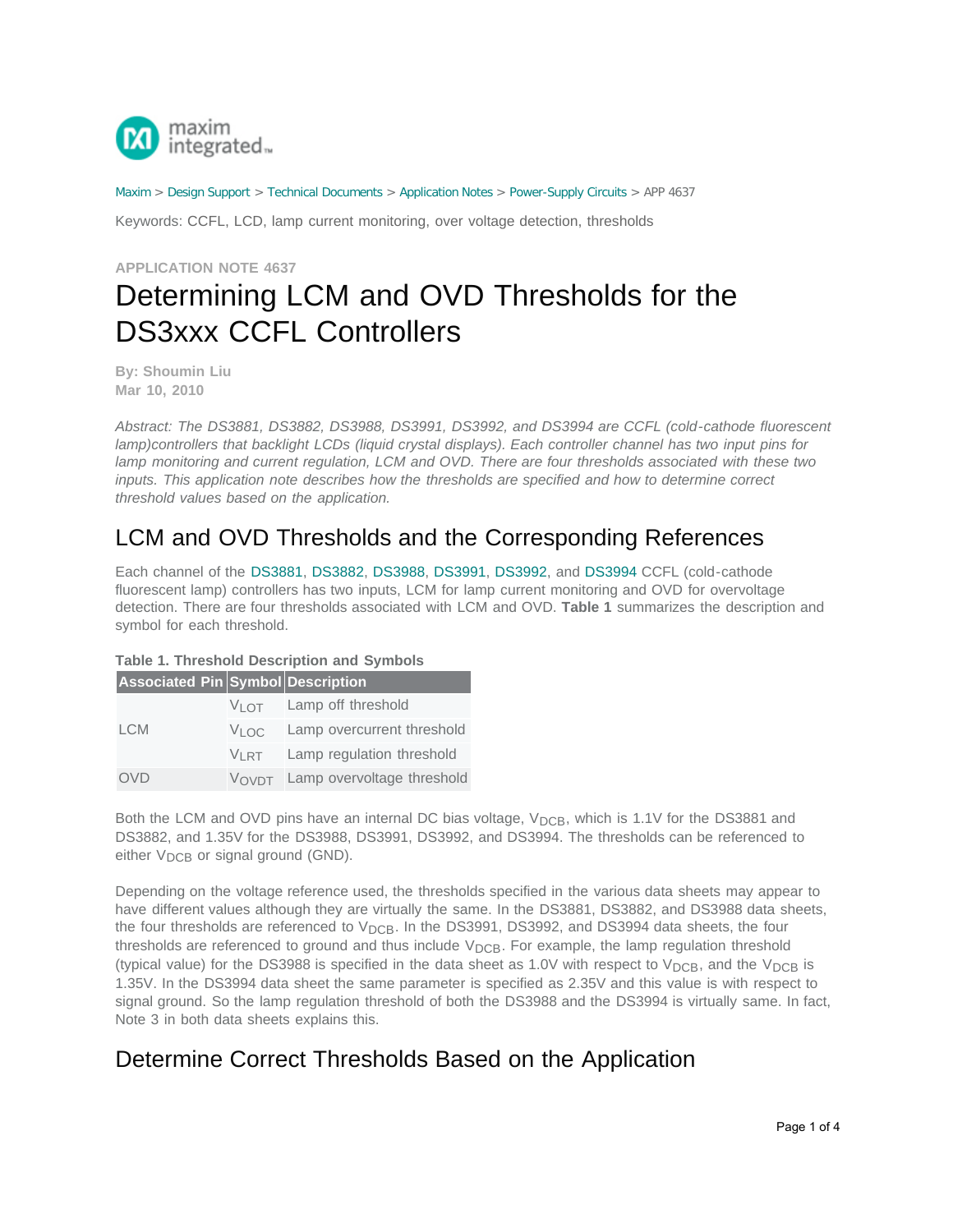Since the threshold values can differ depending on the reference used, the user needs to correctly determine the reference (either  $V_{DCB}$  or ground) and thus select the correct external component values. The general rule is to use  $V_{DCB}$  as the reference if the LCM and OVD signals are AC coupled. This is typically the case for a single-lamp-per-channel application. However, the thresholds should be referenced to ground if no AC coupling is used. This guideline typically applies to applications using multiple lamps per channel applications. Two examples explain this principle.

### Application with a Single Lamp per Channel

In this application the internal DC bias voltage at the LCM and OVD pins allows for an AC-coupled input. This design can make the external circuitry very simple. A typical operating circuit for this application is shown in **Figure 1**.



*Figure 1. Typical operating circuit with a single lamp per channel.*

In this application, the thresholds are referenced to  $V_{DCB}$ . The values are listed in **Table 2** and may be different for other parts.

### **Table 2. DS3994 LCM and OVD Thresholds (for Figure 1)**

| <b>Parameter</b>                    | <mark>∣Symbol Min ∣Typ Max Units</mark> |  |                  |  |
|-------------------------------------|-----------------------------------------|--|------------------|--|
| Lamp off threshold                  | $V_{\text{I O T}}$ 0.30 0.40 0.50 V     |  |                  |  |
| Lamp overcurrent threshold VLOC     |                                         |  | 1.80 2.00 2.20 V |  |
| Lamp regulation threshold $V_{HTT}$ |                                         |  | 0.94 1.00 1.06 V |  |
| <b>OVD</b> threshold                | VOVDT 0.90 1.00 1.10 V                  |  |                  |  |

### Application with Multiple Lamps per Channel

**Figure 2** shows a typical operating circuit with multiple lamps per channel using the DS3994. In this application, the lamp currents and voltages must be wire-ORed and fed to the LCM and OVD inputs on the DS3994. Some external circuitry, including voltage-dividers and peak detectors, is used. Unlike the application with a single lamp per channel, the application with multiple lamps per channel does not use an AC-coupling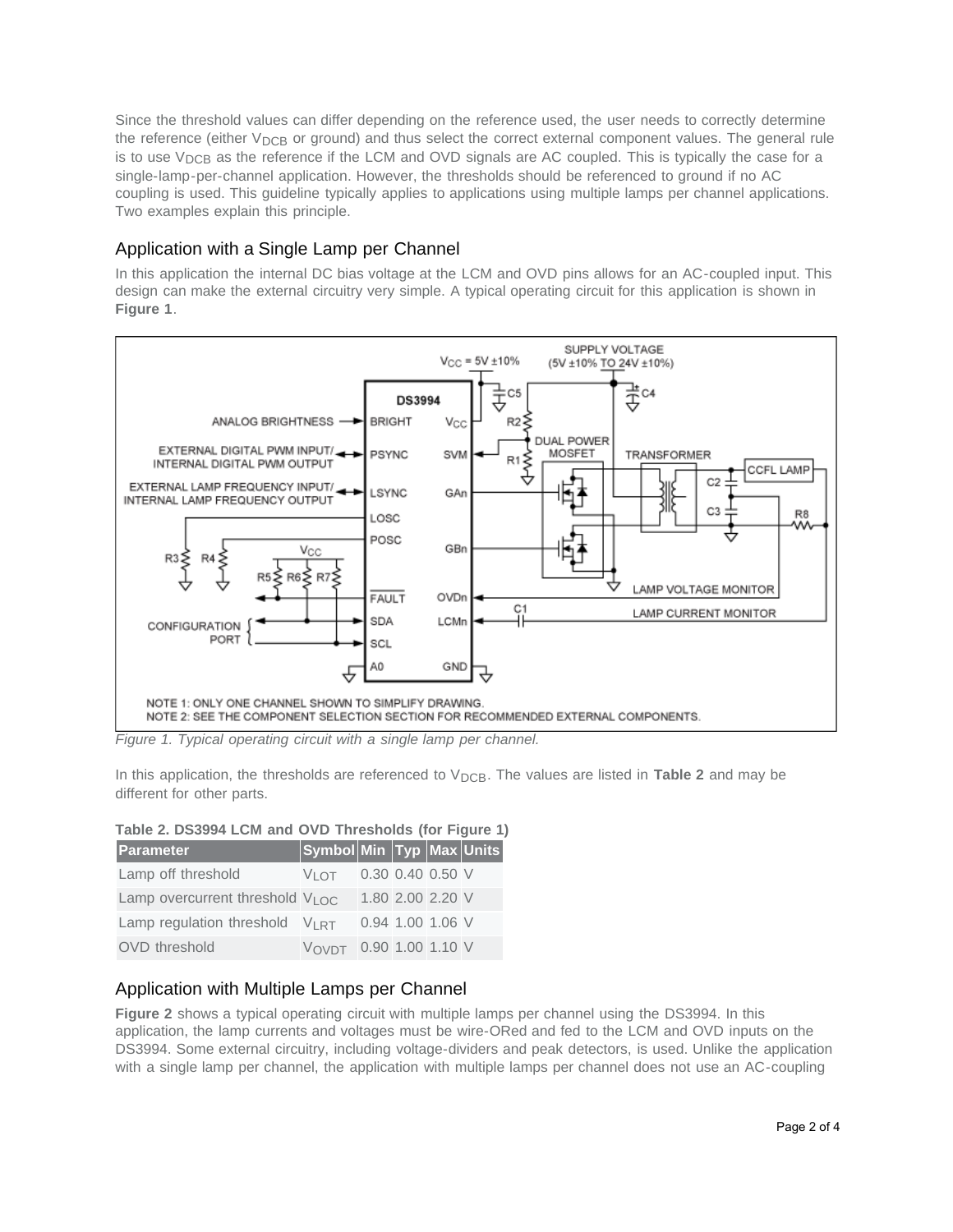capacitor at the LCM input. The DS3994 controls the lamp current based on the peak signal measured at the LCM input. With no AC-coupling capacitor, the peak control level will be the DC-bias voltage (1.35V) plus the lamp-regulation threshold (1.0V) or 2.35V nominal. Hence, the peak voltage level created by the lamp's current-feedback resistor must be attenuated to a target value of 2.35Vpeak at the LCM input so the device can control the lamp current to the proper level. Similarly, the OVD threshold in this application is 2.35Vpeak with respect to ground.



*Figure 2. Typical operating circuit with multiple lamps per channel.*

The thresholds used in Figure 2 are summarized in **Table 3**, voltages with respect to ground. These values may differ for other parts.

| Table 3. DS3994 LCM and OVD Thresholds (for Figure 2) |
|-------------------------------------------------------|
|-------------------------------------------------------|

| <b>Parameter</b>                         | Symbol Min Typ Max Units            |                  |  |
|------------------------------------------|-------------------------------------|------------------|--|
| Lamp off threshold                       | $V_{\text{I O T}}$ 1.65 1.75 1.85 V |                  |  |
| Lamp overcurrent threshold $V_{1}\Omega$ |                                     | 3.15 3.35 3.55 V |  |
| Lamp regulation threshold $V_{LRT}$      |                                     | 2.29 2.35 2.41 V |  |
|                                          |                                     |                  |  |